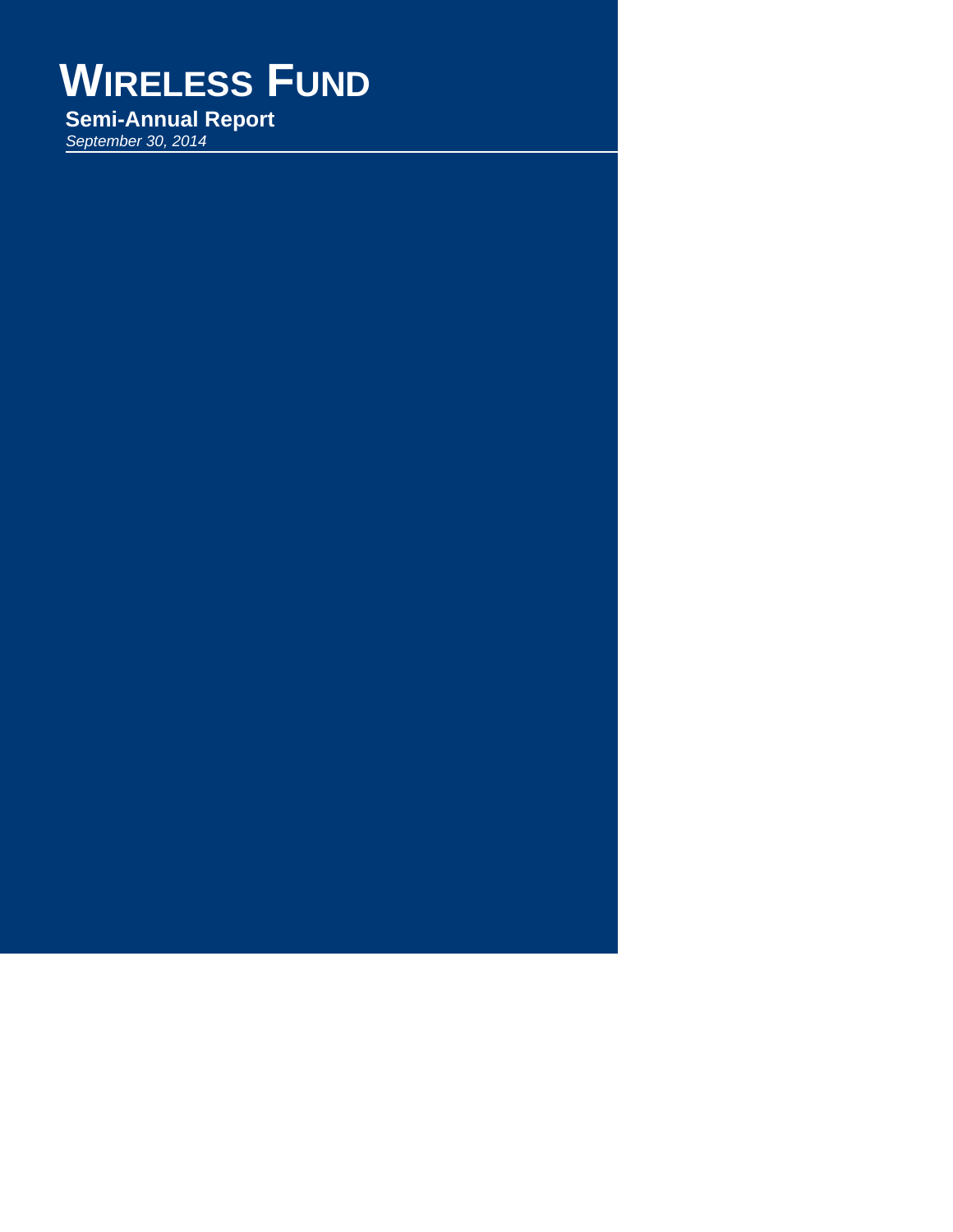## **Average annual total returns for the periods ended 9/30/14 (Unaudited)**

# **9/30/14 NAV \$7.85**

|                                | 1 Year* | 3 Year* | 5 Year* | 10 Year* |
|--------------------------------|---------|---------|---------|----------|
| <b>Wireless Fund</b>           | 23.04%  | 18.08%  | 10.30%  | $9.42\%$ |
| NASDAO**                       | 20.61%  | 24.57%  | 17.51%  | 10.06%   |
| Standard & Poor's 500 Index*** | 19.73%  | 22.99%  | 15.70%  | 8.11%    |

#### **Total Annual Fund Operating Expense Ratio (from 08/01/14 Prospectus): 1.95%**

The Fund's expense ratio for the six month period ended September 30, 2014 can be found in the financial highlights included within this report.

\*1 Year, 3 Year, 5 Year and 10 Year returns include change in share prices and in each case includes reinvestment of any dividends and capital gain distributions. The returns shown do not reflect the deduction of taxes that a shareholder would pay on Fund distributions or the redemption of Fund shares.

\*\*The NASDAQ Composite (NASDAQ) is a capitalization-weighted index of all common stocks listed on NASDAQ and is an unmanaged group of stocks whose composition is different from the Fund.

\*\*\*The Standard & Poor's 500 Index (S&P 500) is a broad market-weighted average dominated by blue-chip stocks and is an unmanaged group of stocks whose composition is different from the Fund.

**PAST PERFORMANCE DOES NOT GUARANTEE FUTURE RESULTS. INVESTMENT RETURN AND PRINCIPAL VALUE WILL FLUCTUATE SO THAT SHARES, WHEN REDEEMED, MAY BE WORTH MORE OR LESS THAN THEIR ORIGINAL COST. RETURNS DO NOT REFLECT THE DEDUCTION OF TAXES THAT A SHAREHOLDER WOULD PAY ON FUND DISTRIBUTIONS OR THE REDEMPTION OF FUND SHARES. CURRENT PERFORMANCE MAY BE LOWER OR HIGHER THAN THE PERFORMANCE DATA QUOTED. TO OBTAIN PERFORMANCE DATA CURRENT TO THE MOST RECENT MONTH END, PLEASE CALL 1-800-590-0898. AN INVESTMENT IN THE FUND IS SUBJECT TO INVESTMENT RISKS, INCLUDING THE POSSIBLE LOSS OF PRINCIPAL AMOUNT INVESTED. THE FUND'S DIS-TRIBUTOR IS RAFFERTY CAPITAL MARKETS, LLC.**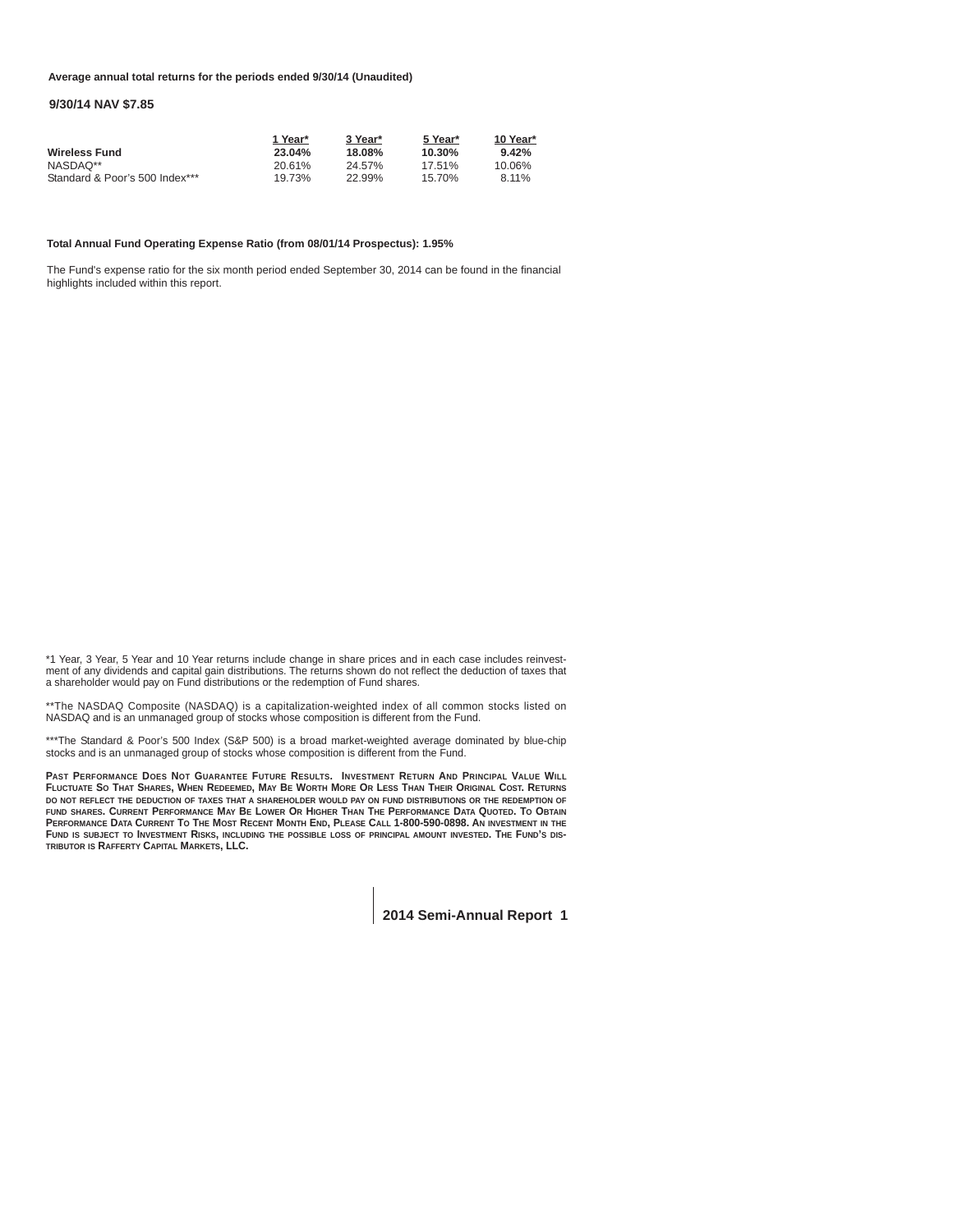# **Wireless Fund Sector Distribution (Unaudited) (As a Percentage of Net Assets)**



| <b>Industry Sector</b>                                    | <b>Percentage of Net Assets</b> |
|-----------------------------------------------------------|---------------------------------|
| 1. Services - Computer Programming, Data Processing, Etc. | 17.84%                          |
| 2. Semiconductors and Related Devices                     | 16.41%                          |
| 3. Communications Services                                | 14.73%                          |
| 4. Telephone Communications (No Radio Telephone)          | 12.85%                          |
| 5. Cash Equivalents and Other Assets Less Liabilities     | 11.45%                          |
| 6. Electronic Computers                                   | 8.04%                           |
| 7. Radio & TV Broadcasting & Communications Equipment     | 5.97%                           |
| 8. Services - Prepackaged Software                        | 4.52%                           |
| 9. Radio Telephone Communications                         | 3.78%                           |
| 10. Computer Communications Equipment                     | 3.09%                           |
| 11. Services - Computer Programming Services              | 1.32%                           |

# **PROXY VOTING GUIDELINES (Unaudited)**

Value Trend Capital Management, LP, the Fund's Adviser, is responsible for exercising the voting rights associated with the securities held by the Fund. A description of the policies and procedures used by the Adviser in fulfilling this responsibility is available without charge on the Fund's website at www.wireless-fund.com. It is also included in the Fund's Statement of Additional Information, which is available on the Securities and Exchange Commission's website at http://www.sec.gov.

Information regarding how the Fund voted proxies, Form N-PX, relating to portfolio securities during the most recent 12-month period ended June 30 is available without charge, upon request, by calling our toll free number (1-800-590-0898). This information is also available on the Securities and Exchange Commission's website at http://www.sec.gov.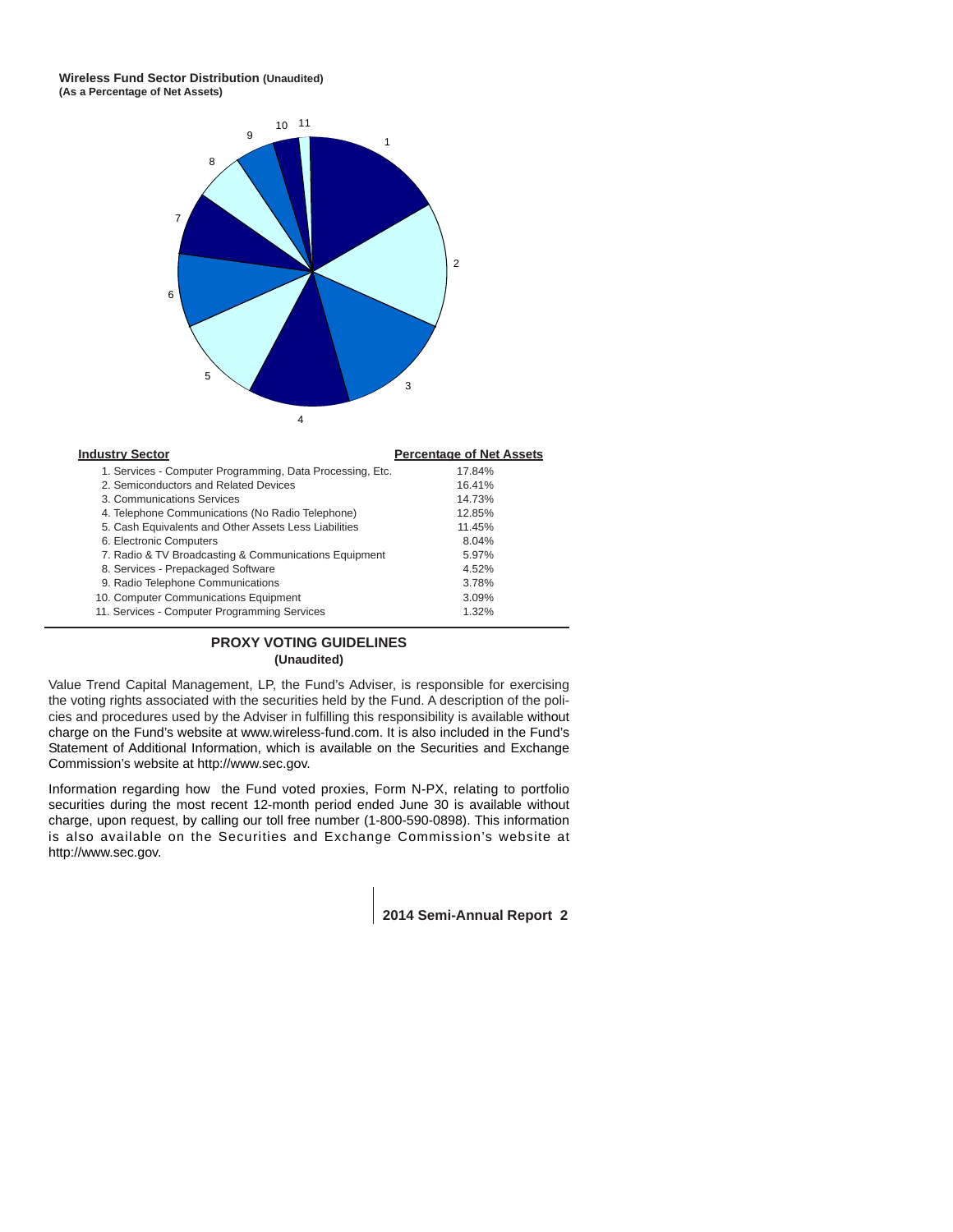# **Availability of Quarterly Schedule of Investments (Unaudited)**

The Fund files its complete schedule of portfolio holdings with the Securities and Exchange Commission ("SEC") for the first and third quarters of each fiscal year on Form N-Q. The Fund's Forms N-Q are available on the SEC's Web site at http://www.sec.gov. The Fund's Forms N-Q may also be reviewed and copied at the SEC's Public Reference Room in Washington, DC. Information on the operation of the Public Reference Room may be obtained by calling 1-800-SEC-0330.

# **Disclosure of Expenses (Unaudited)**

Shareholders of this Fund incur ongoing costs, consisting of management fees and other Fund expenses. The following example is intended to help you understand your ongoing costs of investing in the Fund and to compare these costs with similar costs of investing in other mutual funds. If shares are redeemed within 90 days of purchase from the Fund, the shares are subject to a 2% redemption fee. Additionally, IRA accounts will be charged an \$8.00 annual maintenance fee. The example is based on an investment of \$1,000 invested at the beginning of the period and held for the entire period from April 1, 2014 to September 30, 2014.

The first line of the table below provides information about actual account values and actual expenses. In order to estimate the expenses a shareholder paid during the period covered by this report, shareholders can divide their account value by \$1,000 (for example, an \$8,600 account value divided by  $$1,000 = 8.6$ ) and then multiply the result by the number in the first line under the heading entitled "Expenses Paid During the Period."

The second line of the table below provides information about hypothetical account values and hypothetical expenses based on the Fund's actual expense ratio and an assumed rate of return of 5% per year before expenses, which is not the Fund's actual return. The hypothetical account values and expenses may not be used to estimate the actual ending account balance or expenses paid by a shareholder for the period. You may use this information to compare the ongoing costs of investing in the Fund and other funds. To do so, compare the 5% hypothetical example with the 5% hypothetical examples that appear in other funds' shareholder reports.

Please note that the expenses shown in the table are meant to highlight your ongoing costs only and do not reflect any transactional costs, such as redemption fees or IRA maintenance fees described above and expenses of the underlying funds. Therefore, the second line of the table is useful in comparing ongoing costs only, and will not help you determine the relative cost of owning different funds. In addition, if these transactional costs were included, your cost could have been higher.

|                                                       | <b>Beginning</b><br><b>Account Value</b><br>April 1, 2014 | Ending<br><b>Account Value</b><br>September 30, 2014 | <b>Expenses Paid</b><br>During the Period*<br>April 1, 2014 to<br>September 30, 2014 |
|-------------------------------------------------------|-----------------------------------------------------------|------------------------------------------------------|--------------------------------------------------------------------------------------|
| Actual                                                | \$1,000                                                   | \$1.142.65                                           | \$10.47                                                                              |
| Hypothetical<br>(5% annual return<br>before expenses) | \$1,000                                                   | \$1,015.29                                           | \$9.85                                                                               |

\* Expenses are equal to the Fund's annualized expense ratio of 1.95%, multiplied by the average account value over the period, multiplied by 183/365 (to reflect the one-half year period).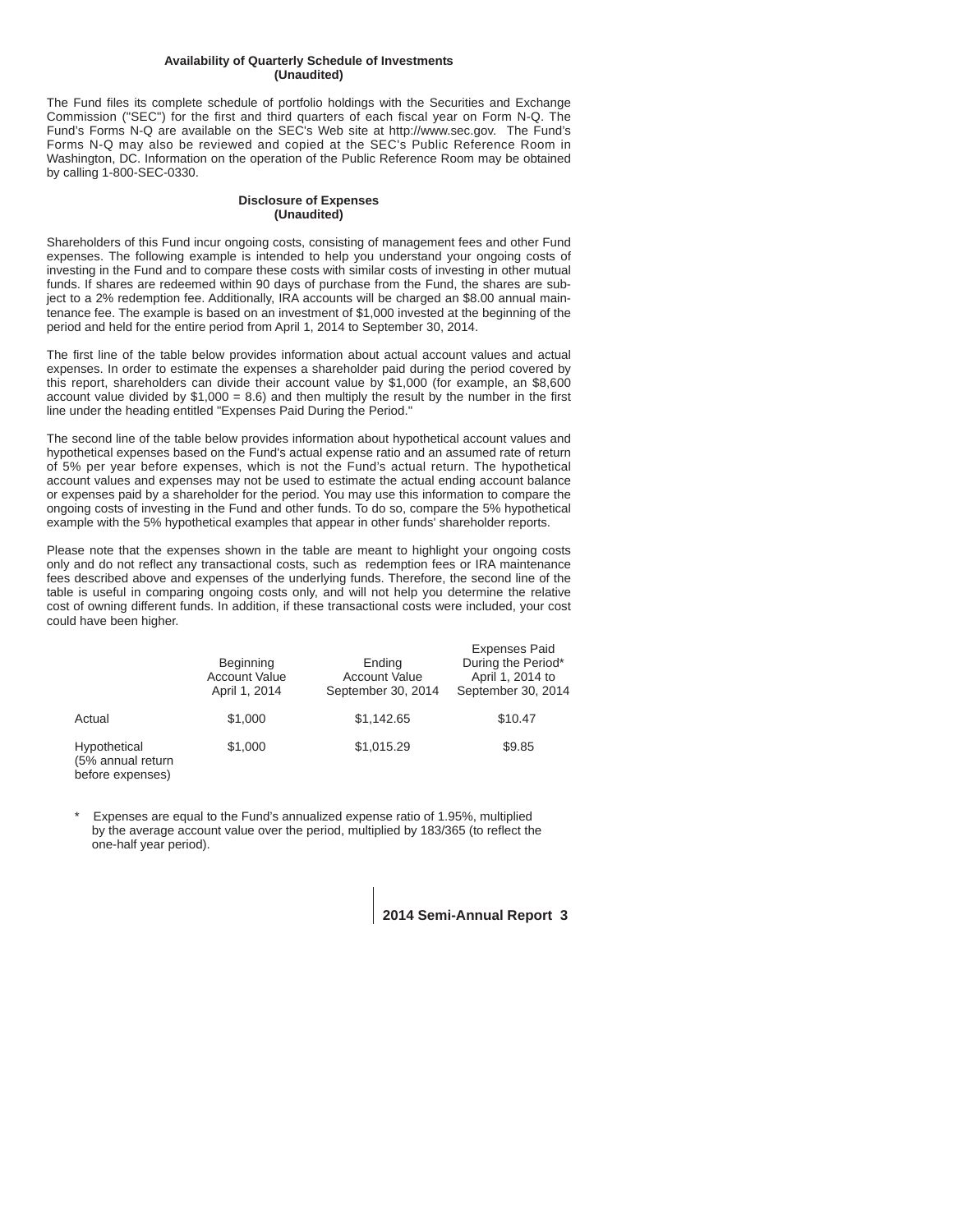# **SCHEDULE OF INVESTMENTS - WIRELESS FUND**

# **SEPTEMBER 30, 2014**

# **(UNAUDITED)**

| <b>COMMON STOCKS</b><br><b>Communications Services</b><br>\$<br>1,750 American Tower Corp.<br>163,853<br>1,900 Crown Castle International Corp.<br>153,007<br>2,550 SBA Communications Corp. - Class A *<br>282,795<br>14.73%<br>599,655<br><b>Computer Communications Equipment</b><br>5,000 Cisco Systems, Inc.<br>125,850<br>3.09%<br><b>Electronic Computers</b><br>3,250 Apple Inc.<br>327,437<br>8.04%<br><b>Radio Telephone Communications</b><br>1,600 T-Mobile US, Inc. *<br>46,192<br>3,272 Vodafone Group PLC **<br>107,616<br>153,808<br>3.78%<br>Radio & TV Broadcasting & Communications Equipment<br>3,250 QUALCOMM Inc.<br>5.97%<br>243,003<br><b>Semiconductors and Related Devices</b><br>3,500 Ambarella, Inc. *<br>152,845<br>1,000 Avago Technologies Limited (Singapore)<br>87,000<br>1,200 NXP Semiconductors N.V. (Netherlands) *<br>82,116<br>3,500 Skyworks Solutions Inc.<br>203,175<br>3,000 Texas Instruments Inc.<br>143,070<br>668,206<br>16.41%<br>Services - Computer Programming, Data Processing, Etc.<br>850 Baidu, Inc. ***<br>185,496<br>2,300 Facebook, Inc. - Class A *<br>181,792<br>220 Google Inc. Class A*<br>129,450<br>220 Google Inc. Class C *<br>127,019<br>2,000 Twitter, Inc. *<br>103,160<br>726,917<br>17.84%<br><b>Services - Computer Programming Services</b><br>1,200 Cognizant Technology Solutions Corporation - Class A *<br>1.32%<br>53,724<br><b>Services - Prepackaged Software</b><br>3,500 Microsoft Corporation<br>162,260<br>1,600 Tangoe, Inc. *<br>21,680<br>183,940<br>4.52%<br><b>Telephone Communications (No Radio Telephone)</b><br>6,100 America Movil SA de CV **<br>153,720<br>1,700 PT Telekomunikasi Indonesia Tbk **<br>81,770<br>2,700 SoftBank Corp. ***<br>94,392<br>3,878 Verizon Communications Inc.<br>193,861<br>523,743<br>12.85%<br>Total for Common Stocks (Cost \$2,097,056)<br>3,606,283<br>88.55%<br><b>Money Market Funds</b><br>762,533 First American Treasury Obligation Fund Cl Y Rate 0.00% ***<br>762,533<br>18.73%<br>(Cost - \$762,533)<br><b>Total Investments</b><br>$(Cost - $2,859,589)$<br>107.28%<br>4,368,816<br>Liabilities in Excess of Other Assets<br>(296, 555)<br>-7.28%<br>4,072,261<br>100.00%<br><b>Net Assets</b><br>\$ | Shares | <b>Fair Value</b> | % of Net Assets |
|------------------------------------------------------------------------------------------------------------------------------------------------------------------------------------------------------------------------------------------------------------------------------------------------------------------------------------------------------------------------------------------------------------------------------------------------------------------------------------------------------------------------------------------------------------------------------------------------------------------------------------------------------------------------------------------------------------------------------------------------------------------------------------------------------------------------------------------------------------------------------------------------------------------------------------------------------------------------------------------------------------------------------------------------------------------------------------------------------------------------------------------------------------------------------------------------------------------------------------------------------------------------------------------------------------------------------------------------------------------------------------------------------------------------------------------------------------------------------------------------------------------------------------------------------------------------------------------------------------------------------------------------------------------------------------------------------------------------------------------------------------------------------------------------------------------------------------------------------------------------------------------------------------------------------------------------------------------------------------------------------------------------------------------------------------------------------------------------------------------------------------------------------------------------------------------------------------------------------------------------|--------|-------------------|-----------------|
|                                                                                                                                                                                                                                                                                                                                                                                                                                                                                                                                                                                                                                                                                                                                                                                                                                                                                                                                                                                                                                                                                                                                                                                                                                                                                                                                                                                                                                                                                                                                                                                                                                                                                                                                                                                                                                                                                                                                                                                                                                                                                                                                                                                                                                                |        |                   |                 |
|                                                                                                                                                                                                                                                                                                                                                                                                                                                                                                                                                                                                                                                                                                                                                                                                                                                                                                                                                                                                                                                                                                                                                                                                                                                                                                                                                                                                                                                                                                                                                                                                                                                                                                                                                                                                                                                                                                                                                                                                                                                                                                                                                                                                                                                |        |                   |                 |
|                                                                                                                                                                                                                                                                                                                                                                                                                                                                                                                                                                                                                                                                                                                                                                                                                                                                                                                                                                                                                                                                                                                                                                                                                                                                                                                                                                                                                                                                                                                                                                                                                                                                                                                                                                                                                                                                                                                                                                                                                                                                                                                                                                                                                                                |        |                   |                 |
|                                                                                                                                                                                                                                                                                                                                                                                                                                                                                                                                                                                                                                                                                                                                                                                                                                                                                                                                                                                                                                                                                                                                                                                                                                                                                                                                                                                                                                                                                                                                                                                                                                                                                                                                                                                                                                                                                                                                                                                                                                                                                                                                                                                                                                                |        |                   |                 |
|                                                                                                                                                                                                                                                                                                                                                                                                                                                                                                                                                                                                                                                                                                                                                                                                                                                                                                                                                                                                                                                                                                                                                                                                                                                                                                                                                                                                                                                                                                                                                                                                                                                                                                                                                                                                                                                                                                                                                                                                                                                                                                                                                                                                                                                |        |                   |                 |
|                                                                                                                                                                                                                                                                                                                                                                                                                                                                                                                                                                                                                                                                                                                                                                                                                                                                                                                                                                                                                                                                                                                                                                                                                                                                                                                                                                                                                                                                                                                                                                                                                                                                                                                                                                                                                                                                                                                                                                                                                                                                                                                                                                                                                                                |        |                   |                 |
|                                                                                                                                                                                                                                                                                                                                                                                                                                                                                                                                                                                                                                                                                                                                                                                                                                                                                                                                                                                                                                                                                                                                                                                                                                                                                                                                                                                                                                                                                                                                                                                                                                                                                                                                                                                                                                                                                                                                                                                                                                                                                                                                                                                                                                                |        |                   |                 |
|                                                                                                                                                                                                                                                                                                                                                                                                                                                                                                                                                                                                                                                                                                                                                                                                                                                                                                                                                                                                                                                                                                                                                                                                                                                                                                                                                                                                                                                                                                                                                                                                                                                                                                                                                                                                                                                                                                                                                                                                                                                                                                                                                                                                                                                |        |                   |                 |
|                                                                                                                                                                                                                                                                                                                                                                                                                                                                                                                                                                                                                                                                                                                                                                                                                                                                                                                                                                                                                                                                                                                                                                                                                                                                                                                                                                                                                                                                                                                                                                                                                                                                                                                                                                                                                                                                                                                                                                                                                                                                                                                                                                                                                                                |        |                   |                 |
|                                                                                                                                                                                                                                                                                                                                                                                                                                                                                                                                                                                                                                                                                                                                                                                                                                                                                                                                                                                                                                                                                                                                                                                                                                                                                                                                                                                                                                                                                                                                                                                                                                                                                                                                                                                                                                                                                                                                                                                                                                                                                                                                                                                                                                                |        |                   |                 |
|                                                                                                                                                                                                                                                                                                                                                                                                                                                                                                                                                                                                                                                                                                                                                                                                                                                                                                                                                                                                                                                                                                                                                                                                                                                                                                                                                                                                                                                                                                                                                                                                                                                                                                                                                                                                                                                                                                                                                                                                                                                                                                                                                                                                                                                |        |                   |                 |
|                                                                                                                                                                                                                                                                                                                                                                                                                                                                                                                                                                                                                                                                                                                                                                                                                                                                                                                                                                                                                                                                                                                                                                                                                                                                                                                                                                                                                                                                                                                                                                                                                                                                                                                                                                                                                                                                                                                                                                                                                                                                                                                                                                                                                                                |        |                   |                 |
|                                                                                                                                                                                                                                                                                                                                                                                                                                                                                                                                                                                                                                                                                                                                                                                                                                                                                                                                                                                                                                                                                                                                                                                                                                                                                                                                                                                                                                                                                                                                                                                                                                                                                                                                                                                                                                                                                                                                                                                                                                                                                                                                                                                                                                                |        |                   |                 |
|                                                                                                                                                                                                                                                                                                                                                                                                                                                                                                                                                                                                                                                                                                                                                                                                                                                                                                                                                                                                                                                                                                                                                                                                                                                                                                                                                                                                                                                                                                                                                                                                                                                                                                                                                                                                                                                                                                                                                                                                                                                                                                                                                                                                                                                |        |                   |                 |
|                                                                                                                                                                                                                                                                                                                                                                                                                                                                                                                                                                                                                                                                                                                                                                                                                                                                                                                                                                                                                                                                                                                                                                                                                                                                                                                                                                                                                                                                                                                                                                                                                                                                                                                                                                                                                                                                                                                                                                                                                                                                                                                                                                                                                                                |        |                   |                 |
|                                                                                                                                                                                                                                                                                                                                                                                                                                                                                                                                                                                                                                                                                                                                                                                                                                                                                                                                                                                                                                                                                                                                                                                                                                                                                                                                                                                                                                                                                                                                                                                                                                                                                                                                                                                                                                                                                                                                                                                                                                                                                                                                                                                                                                                |        |                   |                 |
|                                                                                                                                                                                                                                                                                                                                                                                                                                                                                                                                                                                                                                                                                                                                                                                                                                                                                                                                                                                                                                                                                                                                                                                                                                                                                                                                                                                                                                                                                                                                                                                                                                                                                                                                                                                                                                                                                                                                                                                                                                                                                                                                                                                                                                                |        |                   |                 |
|                                                                                                                                                                                                                                                                                                                                                                                                                                                                                                                                                                                                                                                                                                                                                                                                                                                                                                                                                                                                                                                                                                                                                                                                                                                                                                                                                                                                                                                                                                                                                                                                                                                                                                                                                                                                                                                                                                                                                                                                                                                                                                                                                                                                                                                |        |                   |                 |
|                                                                                                                                                                                                                                                                                                                                                                                                                                                                                                                                                                                                                                                                                                                                                                                                                                                                                                                                                                                                                                                                                                                                                                                                                                                                                                                                                                                                                                                                                                                                                                                                                                                                                                                                                                                                                                                                                                                                                                                                                                                                                                                                                                                                                                                |        |                   |                 |
|                                                                                                                                                                                                                                                                                                                                                                                                                                                                                                                                                                                                                                                                                                                                                                                                                                                                                                                                                                                                                                                                                                                                                                                                                                                                                                                                                                                                                                                                                                                                                                                                                                                                                                                                                                                                                                                                                                                                                                                                                                                                                                                                                                                                                                                |        |                   |                 |
|                                                                                                                                                                                                                                                                                                                                                                                                                                                                                                                                                                                                                                                                                                                                                                                                                                                                                                                                                                                                                                                                                                                                                                                                                                                                                                                                                                                                                                                                                                                                                                                                                                                                                                                                                                                                                                                                                                                                                                                                                                                                                                                                                                                                                                                |        |                   |                 |
|                                                                                                                                                                                                                                                                                                                                                                                                                                                                                                                                                                                                                                                                                                                                                                                                                                                                                                                                                                                                                                                                                                                                                                                                                                                                                                                                                                                                                                                                                                                                                                                                                                                                                                                                                                                                                                                                                                                                                                                                                                                                                                                                                                                                                                                |        |                   |                 |
|                                                                                                                                                                                                                                                                                                                                                                                                                                                                                                                                                                                                                                                                                                                                                                                                                                                                                                                                                                                                                                                                                                                                                                                                                                                                                                                                                                                                                                                                                                                                                                                                                                                                                                                                                                                                                                                                                                                                                                                                                                                                                                                                                                                                                                                |        |                   |                 |
|                                                                                                                                                                                                                                                                                                                                                                                                                                                                                                                                                                                                                                                                                                                                                                                                                                                                                                                                                                                                                                                                                                                                                                                                                                                                                                                                                                                                                                                                                                                                                                                                                                                                                                                                                                                                                                                                                                                                                                                                                                                                                                                                                                                                                                                |        |                   |                 |
|                                                                                                                                                                                                                                                                                                                                                                                                                                                                                                                                                                                                                                                                                                                                                                                                                                                                                                                                                                                                                                                                                                                                                                                                                                                                                                                                                                                                                                                                                                                                                                                                                                                                                                                                                                                                                                                                                                                                                                                                                                                                                                                                                                                                                                                |        |                   |                 |
|                                                                                                                                                                                                                                                                                                                                                                                                                                                                                                                                                                                                                                                                                                                                                                                                                                                                                                                                                                                                                                                                                                                                                                                                                                                                                                                                                                                                                                                                                                                                                                                                                                                                                                                                                                                                                                                                                                                                                                                                                                                                                                                                                                                                                                                |        |                   |                 |
|                                                                                                                                                                                                                                                                                                                                                                                                                                                                                                                                                                                                                                                                                                                                                                                                                                                                                                                                                                                                                                                                                                                                                                                                                                                                                                                                                                                                                                                                                                                                                                                                                                                                                                                                                                                                                                                                                                                                                                                                                                                                                                                                                                                                                                                |        |                   |                 |
|                                                                                                                                                                                                                                                                                                                                                                                                                                                                                                                                                                                                                                                                                                                                                                                                                                                                                                                                                                                                                                                                                                                                                                                                                                                                                                                                                                                                                                                                                                                                                                                                                                                                                                                                                                                                                                                                                                                                                                                                                                                                                                                                                                                                                                                |        |                   |                 |
|                                                                                                                                                                                                                                                                                                                                                                                                                                                                                                                                                                                                                                                                                                                                                                                                                                                                                                                                                                                                                                                                                                                                                                                                                                                                                                                                                                                                                                                                                                                                                                                                                                                                                                                                                                                                                                                                                                                                                                                                                                                                                                                                                                                                                                                |        |                   |                 |
|                                                                                                                                                                                                                                                                                                                                                                                                                                                                                                                                                                                                                                                                                                                                                                                                                                                                                                                                                                                                                                                                                                                                                                                                                                                                                                                                                                                                                                                                                                                                                                                                                                                                                                                                                                                                                                                                                                                                                                                                                                                                                                                                                                                                                                                |        |                   |                 |
|                                                                                                                                                                                                                                                                                                                                                                                                                                                                                                                                                                                                                                                                                                                                                                                                                                                                                                                                                                                                                                                                                                                                                                                                                                                                                                                                                                                                                                                                                                                                                                                                                                                                                                                                                                                                                                                                                                                                                                                                                                                                                                                                                                                                                                                |        |                   |                 |
|                                                                                                                                                                                                                                                                                                                                                                                                                                                                                                                                                                                                                                                                                                                                                                                                                                                                                                                                                                                                                                                                                                                                                                                                                                                                                                                                                                                                                                                                                                                                                                                                                                                                                                                                                                                                                                                                                                                                                                                                                                                                                                                                                                                                                                                |        |                   |                 |
|                                                                                                                                                                                                                                                                                                                                                                                                                                                                                                                                                                                                                                                                                                                                                                                                                                                                                                                                                                                                                                                                                                                                                                                                                                                                                                                                                                                                                                                                                                                                                                                                                                                                                                                                                                                                                                                                                                                                                                                                                                                                                                                                                                                                                                                |        |                   |                 |
|                                                                                                                                                                                                                                                                                                                                                                                                                                                                                                                                                                                                                                                                                                                                                                                                                                                                                                                                                                                                                                                                                                                                                                                                                                                                                                                                                                                                                                                                                                                                                                                                                                                                                                                                                                                                                                                                                                                                                                                                                                                                                                                                                                                                                                                |        |                   |                 |
|                                                                                                                                                                                                                                                                                                                                                                                                                                                                                                                                                                                                                                                                                                                                                                                                                                                                                                                                                                                                                                                                                                                                                                                                                                                                                                                                                                                                                                                                                                                                                                                                                                                                                                                                                                                                                                                                                                                                                                                                                                                                                                                                                                                                                                                |        |                   |                 |
|                                                                                                                                                                                                                                                                                                                                                                                                                                                                                                                                                                                                                                                                                                                                                                                                                                                                                                                                                                                                                                                                                                                                                                                                                                                                                                                                                                                                                                                                                                                                                                                                                                                                                                                                                                                                                                                                                                                                                                                                                                                                                                                                                                                                                                                |        |                   |                 |
|                                                                                                                                                                                                                                                                                                                                                                                                                                                                                                                                                                                                                                                                                                                                                                                                                                                                                                                                                                                                                                                                                                                                                                                                                                                                                                                                                                                                                                                                                                                                                                                                                                                                                                                                                                                                                                                                                                                                                                                                                                                                                                                                                                                                                                                |        |                   |                 |
|                                                                                                                                                                                                                                                                                                                                                                                                                                                                                                                                                                                                                                                                                                                                                                                                                                                                                                                                                                                                                                                                                                                                                                                                                                                                                                                                                                                                                                                                                                                                                                                                                                                                                                                                                                                                                                                                                                                                                                                                                                                                                                                                                                                                                                                |        |                   |                 |
|                                                                                                                                                                                                                                                                                                                                                                                                                                                                                                                                                                                                                                                                                                                                                                                                                                                                                                                                                                                                                                                                                                                                                                                                                                                                                                                                                                                                                                                                                                                                                                                                                                                                                                                                                                                                                                                                                                                                                                                                                                                                                                                                                                                                                                                |        |                   |                 |
|                                                                                                                                                                                                                                                                                                                                                                                                                                                                                                                                                                                                                                                                                                                                                                                                                                                                                                                                                                                                                                                                                                                                                                                                                                                                                                                                                                                                                                                                                                                                                                                                                                                                                                                                                                                                                                                                                                                                                                                                                                                                                                                                                                                                                                                |        |                   |                 |
|                                                                                                                                                                                                                                                                                                                                                                                                                                                                                                                                                                                                                                                                                                                                                                                                                                                                                                                                                                                                                                                                                                                                                                                                                                                                                                                                                                                                                                                                                                                                                                                                                                                                                                                                                                                                                                                                                                                                                                                                                                                                                                                                                                                                                                                |        |                   |                 |
|                                                                                                                                                                                                                                                                                                                                                                                                                                                                                                                                                                                                                                                                                                                                                                                                                                                                                                                                                                                                                                                                                                                                                                                                                                                                                                                                                                                                                                                                                                                                                                                                                                                                                                                                                                                                                                                                                                                                                                                                                                                                                                                                                                                                                                                |        |                   |                 |
|                                                                                                                                                                                                                                                                                                                                                                                                                                                                                                                                                                                                                                                                                                                                                                                                                                                                                                                                                                                                                                                                                                                                                                                                                                                                                                                                                                                                                                                                                                                                                                                                                                                                                                                                                                                                                                                                                                                                                                                                                                                                                                                                                                                                                                                |        |                   |                 |
|                                                                                                                                                                                                                                                                                                                                                                                                                                                                                                                                                                                                                                                                                                                                                                                                                                                                                                                                                                                                                                                                                                                                                                                                                                                                                                                                                                                                                                                                                                                                                                                                                                                                                                                                                                                                                                                                                                                                                                                                                                                                                                                                                                                                                                                |        |                   |                 |
|                                                                                                                                                                                                                                                                                                                                                                                                                                                                                                                                                                                                                                                                                                                                                                                                                                                                                                                                                                                                                                                                                                                                                                                                                                                                                                                                                                                                                                                                                                                                                                                                                                                                                                                                                                                                                                                                                                                                                                                                                                                                                                                                                                                                                                                |        |                   |                 |
|                                                                                                                                                                                                                                                                                                                                                                                                                                                                                                                                                                                                                                                                                                                                                                                                                                                                                                                                                                                                                                                                                                                                                                                                                                                                                                                                                                                                                                                                                                                                                                                                                                                                                                                                                                                                                                                                                                                                                                                                                                                                                                                                                                                                                                                |        |                   |                 |
|                                                                                                                                                                                                                                                                                                                                                                                                                                                                                                                                                                                                                                                                                                                                                                                                                                                                                                                                                                                                                                                                                                                                                                                                                                                                                                                                                                                                                                                                                                                                                                                                                                                                                                                                                                                                                                                                                                                                                                                                                                                                                                                                                                                                                                                |        |                   |                 |
|                                                                                                                                                                                                                                                                                                                                                                                                                                                                                                                                                                                                                                                                                                                                                                                                                                                                                                                                                                                                                                                                                                                                                                                                                                                                                                                                                                                                                                                                                                                                                                                                                                                                                                                                                                                                                                                                                                                                                                                                                                                                                                                                                                                                                                                |        |                   |                 |
|                                                                                                                                                                                                                                                                                                                                                                                                                                                                                                                                                                                                                                                                                                                                                                                                                                                                                                                                                                                                                                                                                                                                                                                                                                                                                                                                                                                                                                                                                                                                                                                                                                                                                                                                                                                                                                                                                                                                                                                                                                                                                                                                                                                                                                                |        |                   |                 |
|                                                                                                                                                                                                                                                                                                                                                                                                                                                                                                                                                                                                                                                                                                                                                                                                                                                                                                                                                                                                                                                                                                                                                                                                                                                                                                                                                                                                                                                                                                                                                                                                                                                                                                                                                                                                                                                                                                                                                                                                                                                                                                                                                                                                                                                |        |                   |                 |
|                                                                                                                                                                                                                                                                                                                                                                                                                                                                                                                                                                                                                                                                                                                                                                                                                                                                                                                                                                                                                                                                                                                                                                                                                                                                                                                                                                                                                                                                                                                                                                                                                                                                                                                                                                                                                                                                                                                                                                                                                                                                                                                                                                                                                                                |        |                   |                 |

\* Non-Income producing securities.<br>\*\*\* ADR - American Depositary Receipt.<br>\*\*\* The Yield Rate shown represents the 7-day yield at<br>September 30, 2014.

The accompanying notes are an integral part of the financial statements.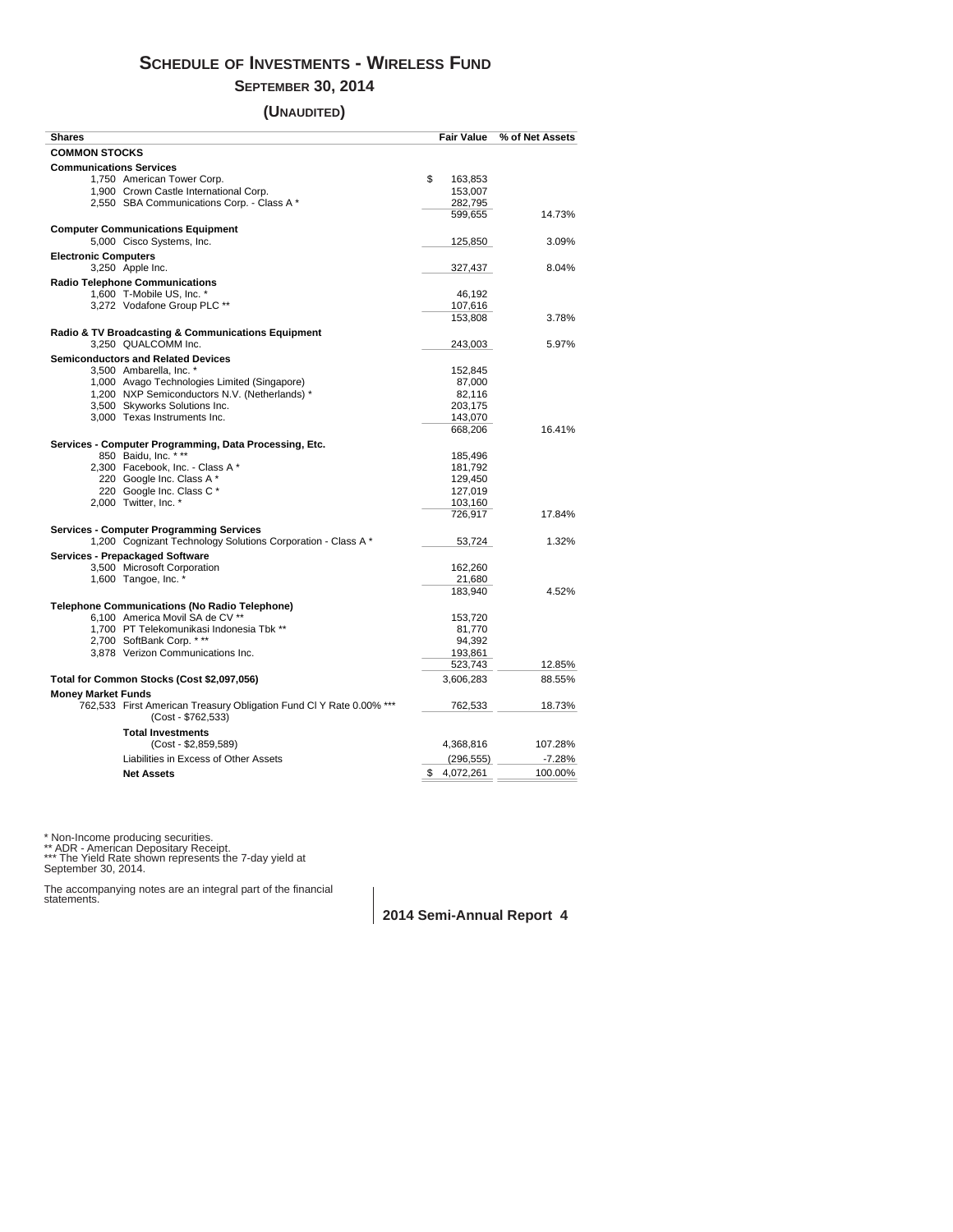# **WIRELESS FUND**

# **Statement of Assets and Liabilities (Unaudited) September 30, 2014**

| Assets:                                                         |    |            |
|-----------------------------------------------------------------|----|------------|
| Investment Securities at Fair Value                             | S. | 4,368,816  |
| (Cost - \$2,859,589)                                            |    |            |
| Receivables:                                                    |    |            |
| Dividends                                                       |    | 1,676      |
| <b>Shareholder Purchases</b>                                    |    | 64,640     |
| <b>Total Assets</b>                                             |    | 4,435,132  |
| Liabilities:                                                    |    |            |
| Payables:                                                       |    |            |
| Securities Purchased                                            |    | 356,515    |
| <b>Advisory Fees</b>                                            |    | 6,356      |
| <b>Total Liabilities</b>                                        |    | 362,871    |
|                                                                 |    |            |
| Net Assets                                                      | \$ | 4,072,261  |
| Net Assets Consist of:                                          |    |            |
| Paid In Capital                                                 | S. | 3,272,273  |
| Accumulated Undistributed Net Investment Income                 |    | 109,112    |
| Accumulated Realized Gain (Loss) on Investments - Net           |    | (818, 351) |
| Unrealized Appreciation (Depreciation) in Value                 |    |            |
| of Investments Based on Identified Cost - Net                   |    | 1,509,227  |
| Net Assets, for 518,560 Shares Outstanding                      | \$ | 4,072,261  |
| (Unlimited number of shares authorized without par value)       |    |            |
| Net Asset Value and Offering Price                              |    |            |
| Per Share (\$4,072,261/518,560 shares)                          | \$ | 7.85       |
| Minimum Redemption Price Per Share * (\$7.85x0.98)              | \$ | 7.69       |
|                                                                 |    |            |
| <b>Statement of Operations (Unaudited)</b>                      |    |            |
| For the six month period ended September 30, 2014               |    |            |
| Investment Income:                                              |    |            |
| Dividends (Net of foreign withholding tax and ADR fees of \$65) | \$ | 26,468     |
| Interest                                                        |    | 4          |
| Total Investment Income                                         |    | 26,472     |
| Expenses:                                                       |    |            |
| <b>Management Fees</b>                                          |    | 31,621     |
| <b>Total Expenses</b>                                           |    | 31,621     |
|                                                                 |    |            |
| Net Investment Income (Loss)                                    |    | (5, 149)   |
|                                                                 |    |            |
| Realized and Unrealized Gain (Loss) on Investments:             |    |            |
| Realized Gain (Loss) on Investments                             |    | 60,992     |
| Change In Unrealized Appreciation (Depreciation) on Investments |    | 376,580    |
| Net Realized and Unrealized Gain (Loss) on Investments          |    | 437,572    |
|                                                                 |    |            |
| Net Increase (Decrease) in Net Assets from Operations           | \$ | 432,423    |

\* Reflects a 2% redemption fee if shares are redeemed within 90 days of purchase.

The accompanying notes are an integral part of the financial statements.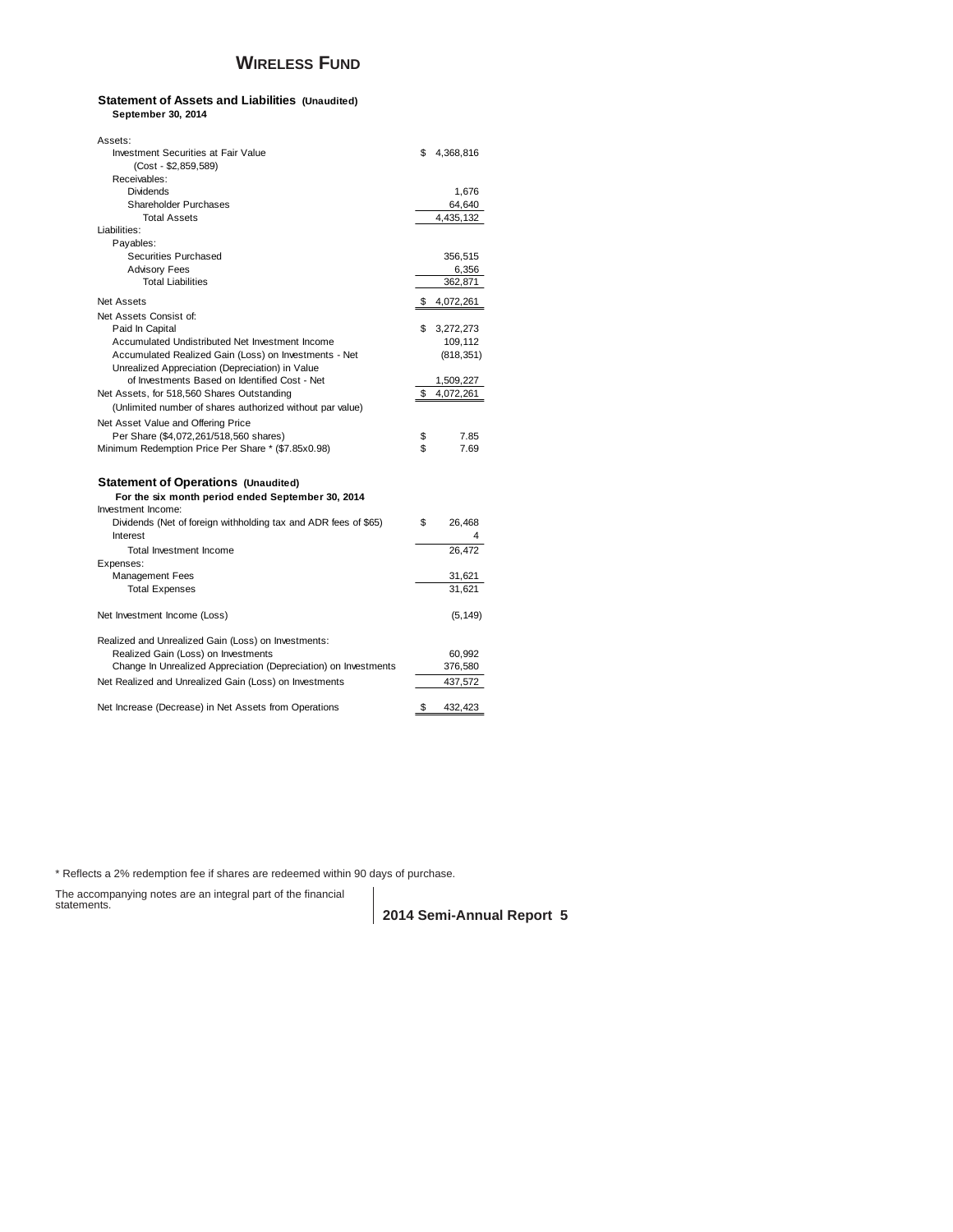# **WIRELESS FUND**

**Statements of Changes in Net Assets** (Unaudited)

| Jualements VI Changes III Net Assets                                                                  |    |                 |  |    |                 |                      | (Uriaudited)<br>4/1/2014<br>to<br>9/30/2014 |                        | 4/1/2013<br>to<br>3/31/2014 |    |                 |
|-------------------------------------------------------------------------------------------------------|----|-----------------|--|----|-----------------|----------------------|---------------------------------------------|------------------------|-----------------------------|----|-----------------|
| From Operations:                                                                                      |    |                 |  |    |                 |                      |                                             |                        |                             |    |                 |
| Net Investment Income (Loss)                                                                          |    |                 |  |    |                 | \$                   |                                             | (5, 149)               | \$<br>114,261               |    |                 |
| Net Realized Gain (Loss) on Investments<br>Change In Net Unrealized Appreciation (Depreciation)       |    |                 |  |    |                 |                      |                                             | 60,992                 | 370,450                     |    |                 |
| Increase (Decrease) in Net Assets from Operations                                                     |    |                 |  |    |                 |                      |                                             | 376,580<br>432,423     | 7,928<br>492,639            |    |                 |
| From Distributions to Shareholders:                                                                   |    |                 |  |    |                 |                      |                                             |                        |                             |    |                 |
| Net Investment Income                                                                                 |    |                 |  |    |                 |                      |                                             |                        | (4,985)                     |    |                 |
| Net Realized Gain from Security Transactions                                                          |    |                 |  |    |                 |                      |                                             |                        |                             |    |                 |
| Change in Net Assets from Distributions                                                               |    |                 |  |    |                 |                      |                                             |                        | (4,985)                     |    |                 |
| From Capital Share Transactions:                                                                      |    |                 |  |    |                 |                      |                                             |                        |                             |    |                 |
| Proceeds From Sale of Shares                                                                          |    |                 |  |    |                 |                      |                                             | 913,854                | 286,736                     |    |                 |
| Proceeds From Redemption Fees (Note 2)                                                                |    |                 |  |    |                 |                      |                                             | 334                    | 496                         |    |                 |
| Shares Issued on Reinvestment of Dividends                                                            |    |                 |  |    |                 |                      |                                             |                        | 4,724                       |    |                 |
| Cost of Shares Redeemed                                                                               |    |                 |  |    |                 |                      |                                             | (287, 935)             | (908, 519)                  |    |                 |
| Net Increase (Decrease) from Shareholder Activity                                                     |    |                 |  |    |                 |                      |                                             | 626,253                | (616, 563)                  |    |                 |
| Net Increase (Decrease) in Net Assets                                                                 |    |                 |  |    |                 |                      |                                             | 1,058,676              | (128,909)                   |    |                 |
| Net Assets at Beginning of Period<br>Net Assets at End of Period (Including Accumulated Undistributed |    |                 |  |    |                 | \$                   |                                             | 3,013,585<br>4,072,261 | 3,142,494<br>\$3,013,585    |    |                 |
| Net Investment Income of \$109,112 and \$114,261, respectively)                                       |    |                 |  |    |                 |                      |                                             |                        |                             |    |                 |
| <b>Share Transactions:</b>                                                                            |    |                 |  |    |                 |                      |                                             |                        |                             |    |                 |
| Issued                                                                                                |    |                 |  |    |                 |                      |                                             | 119,172                | 43,586                      |    |                 |
| Reinvested                                                                                            |    |                 |  |    |                 |                      |                                             |                        | 679                         |    |                 |
| Redeemed                                                                                              |    |                 |  |    |                 |                      |                                             | (39,536)               | (141,932)                   |    |                 |
| Net Increase (Decrease) in Shares                                                                     |    |                 |  |    |                 |                      |                                             | 79,636                 | (97, 667)                   |    |                 |
| Shares Outstanding, Beginning of Period                                                               |    |                 |  |    |                 |                      |                                             | 438,924                | 536,591                     |    |                 |
| Shares Outstanding, End of Period                                                                     |    |                 |  |    |                 |                      |                                             | 518,560                | 438,924                     |    |                 |
| Financial Highlights                                                                                  |    | (Unaudited)     |  |    |                 |                      |                                             |                        |                             |    |                 |
| Selected data for a share outstanding                                                                 |    | 4/1/2014        |  |    | 4/1/2013        | 4/1/2012<br>4/1/2011 |                                             |                        | 4/1/2010                    |    | 4/1/2009        |
| throughout the period:                                                                                |    | to<br>9/30/2014 |  |    | to<br>3/31/2014 | to<br>3/31/2013      |                                             | to<br>3/31/2012        | to<br>3/31/2011             |    | to<br>3/31/2010 |
| Net Asset Value -                                                                                     |    |                 |  |    |                 |                      |                                             |                        |                             |    |                 |
| <b>Beginning of Period</b>                                                                            | \$ | 6.87            |  | \$ | 5.86            | \$<br>5.68           | \$                                          | 5.86                   | \$<br>5.21                  | \$ | 3.23            |
| Net Investment Income (Loss) (a)                                                                      |    | (0.01)          |  |    | 0.24            | 0.01                 |                                             |                        |                             |    | (0.02)          |
| Net Gains or Losses on Investments                                                                    |    |                 |  |    |                 |                      |                                             |                        |                             |    |                 |
| (realized and unrealized) (b)                                                                         |    | 0.99            |  |    | 0.78            | 0.18                 |                                             | (0.18)                 | 0.65                        |    | 2.00            |
| <b>Total from Investment Operations</b>                                                               |    | 0.98            |  |    | 1.02            | 0.19                 |                                             | (0.18)                 | 0.65                        |    | 1.98            |
| Proceeds from Redemption Fees                                                                         |    |                 |  |    |                 |                      |                                             |                        |                             |    |                 |
| Distributions (From Net Investment Income)                                                            |    |                 |  |    | (0.01)          | (0.01)               |                                             |                        |                             |    |                 |
| Distributions (From Realized Capital Gains)                                                           |    |                 |  |    |                 |                      |                                             |                        |                             |    |                 |
| <b>Total Distributions</b>                                                                            |    |                 |  |    | (0.01)          | (0.01)               |                                             |                        |                             |    |                 |
| Net Asset Value -                                                                                     |    |                 |  |    |                 |                      |                                             |                        |                             |    |                 |
| End of Period                                                                                         |    | 7.85            |  | \$ | 6.87            | \$<br>5.86           | \$                                          | 5.68                   | \$<br>5.86                  | \$ | 5.21            |
| Total Return <sup>(c)</sup>                                                                           |    | 14.26%          |  |    | 17.42%          | 3.27%                |                                             | (3.07)%                | 12.48%                      |    | 61.30%          |
| Ratios/Supplemental Data                                                                              |    |                 |  |    |                 |                      |                                             |                        |                             |    |                 |
| Net Assets - End of Period (Thousands)                                                                | \$ | 4,072           |  | \$ | 3,014           | \$<br>3,142          | \$                                          | 3,787                  | \$<br>4,762                 | S  | 5,528           |
| Ratio of Expenses to Average Net Assets                                                               |    | 1.95% ***       |  |    | 1.95%           | 1.95%                |                                             | 1.95%                  | 1.95%                       |    | 1.95%           |
| Ratio of Net Investment Income (Loss) to                                                              |    |                 |  |    |                 |                      |                                             |                        |                             |    |                 |
| Average Net Assets                                                                                    |    | $-0.32\%$ ***   |  |    | 3.71%           | 0.15%                |                                             | 0.08%                  | $-0.01%$                    |    | $-0.36%$        |
| Portfolio Turnover Rate                                                                               |    | 3.02% **        |  |    | 28.75%          | 16.05%               |                                             | 9.16%                  | 12.60%                      |    | 25.29%          |

\* Amounts were less than +/- \$0.005 per share. \*\* Not Annualized. \*\*\* Annualized.<br>(a) Per Share amounts calculated using Average Shares Outstanding method.

(b) Realized and unrealized gains and losses per share in this caption are balancing amounts necessary to reconcile the<br>change in net asset value per share for the period, and may not reconcile with the aggregate gains and

assuming reinvestment of dividends. Total return calculation does not reflect redemption fee.

The accompanying notes are an integral part of the financial statements.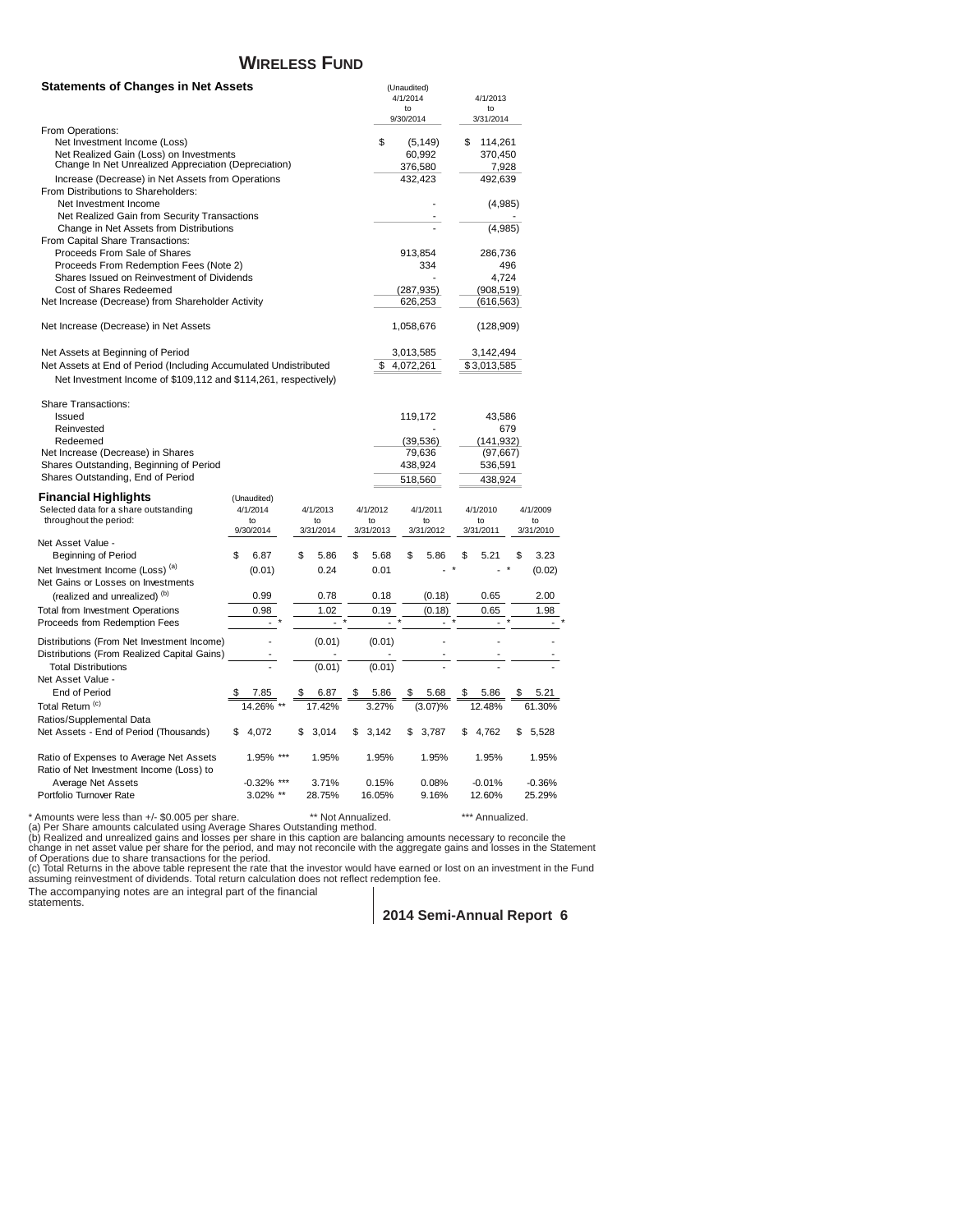#### **NOTES TO FINANCIAL STATEMENTS - WIRELESS FUND** September 30, 2014

(Unaudited)

# 1.) ORGANIZATION

Wireless Fund (the "Fund") is a non-diversified series of the PFS Funds (the "Trust"), an open-ended management investment company. Prior to March 5, 2010 the Trust was named Wireless Fund. The Trust was organized in Massachusetts as a business trust on January 13, 2000 and may offer shares of beneficial interest in a number of separate series, each series representing a distinct fund with its own investment objectives and policies. As of September 30, 2014, there were nine series operating in the Trust. The Fund's primary investment objective is to seek long-term growth of capital. Significant accounting policies of the Fund are presented below:

# 2.) SIGNIFICANT ACCOUNTING POLICIES

# SECURITY VALUATION:

The Fund, under normal market conditions, invests at least 80% of its assets in the securities of companies engaged in the development, production, or distribution of wireless related products or services. All investments in securities are recorded at their estimated fair value, as described in Note 3.

# SHARE VALUATION:

The net asset value (the "NAV") is generally calculated as of the close of trading on the New York Stock Exchange (the "Exchange") (normally 4:00 p.m. Eastern time) every day the Exchange is open. The NAV is calculated by taking the total value of the Fund's assets, subtracting its liabilities, and then dividing by the total number of shares outstanding, rounded to the nearest cent. The offering price and redemption price per share is equal to the net asset value per share, except that shares of the Fund are subject to a redemption fee of 2% if redeemed within 90 days of purchase. During the six month period ended September 30, 2014, proceeds from redemption fees were \$334.

# DISTRIBUTIONS TO SHAREHOLDERS:

Distributions to shareholders, which are determined in accordance with income tax regulations, are recorded on the ex-dividend date. The treatment for financial reporting purposes of distributions made to shareholders during the year from net investment income or net realized capital gains may differ from their ultimate treatment for federal income tax purposes. These differences are caused primarily by differences in the timing of the recognition of certain components of income, expense, or realized capital gain for federal income tax purposes. Where such differences are permanent in nature, they are reclassified in the components of the net assets based on their ultimate characterization for federal income tax purposes. Any such reclassifications will have no effect on net assets, results of operations, or net asset values per share of the Fund.

# FEDERAL INCOME TAXES:

The Fund's policy is to continue to comply with the requirements of the Internal Revenue Code that are applicable to regulated investment companies and to distribute all of its taxable income to shareholders. Therefore, no federal income tax provision is required. It is the Fund's policy to distribute annually, prior to the end of the calendar year, dividends sufficient to satisfy excise tax requirements of the Internal Revenue Code. This Internal Revenue Code requirement may cause an excess of distributions over the book year-end accumulated income. In addition, it is the Fund's policy to distribute annually, after the end of the fiscal year, any remaining net investment income and net realized capital gains.

The Fund recognizes the tax benefits of certain tax positions only where the position is "more likely than not" to be sustained assuming examination by tax authorities. Management has analyzed the Fund's tax positions, and has concluded that no liability for unrecognized tax benefits should be recorded related to uncertain tax positions taken on returns filed for open tax years (2011-2013), or expected to be taken on the Fund's 2014 tax return. The Fund identifies its major tax jurisdictions as U.S. Federal and State tax authorities; however the Fund is not aware of any tax positions for which it is reasonably possible that the total amounts of unrecognized tax benefits will change materially in the next twelve months. The Fund recognizes interest and penalties, if any, related to unrecognized tax benefits as income tax expense in the Statement of Operations. During the six month period ended September 30, 2014, the Fund did not incur any interest or penalties.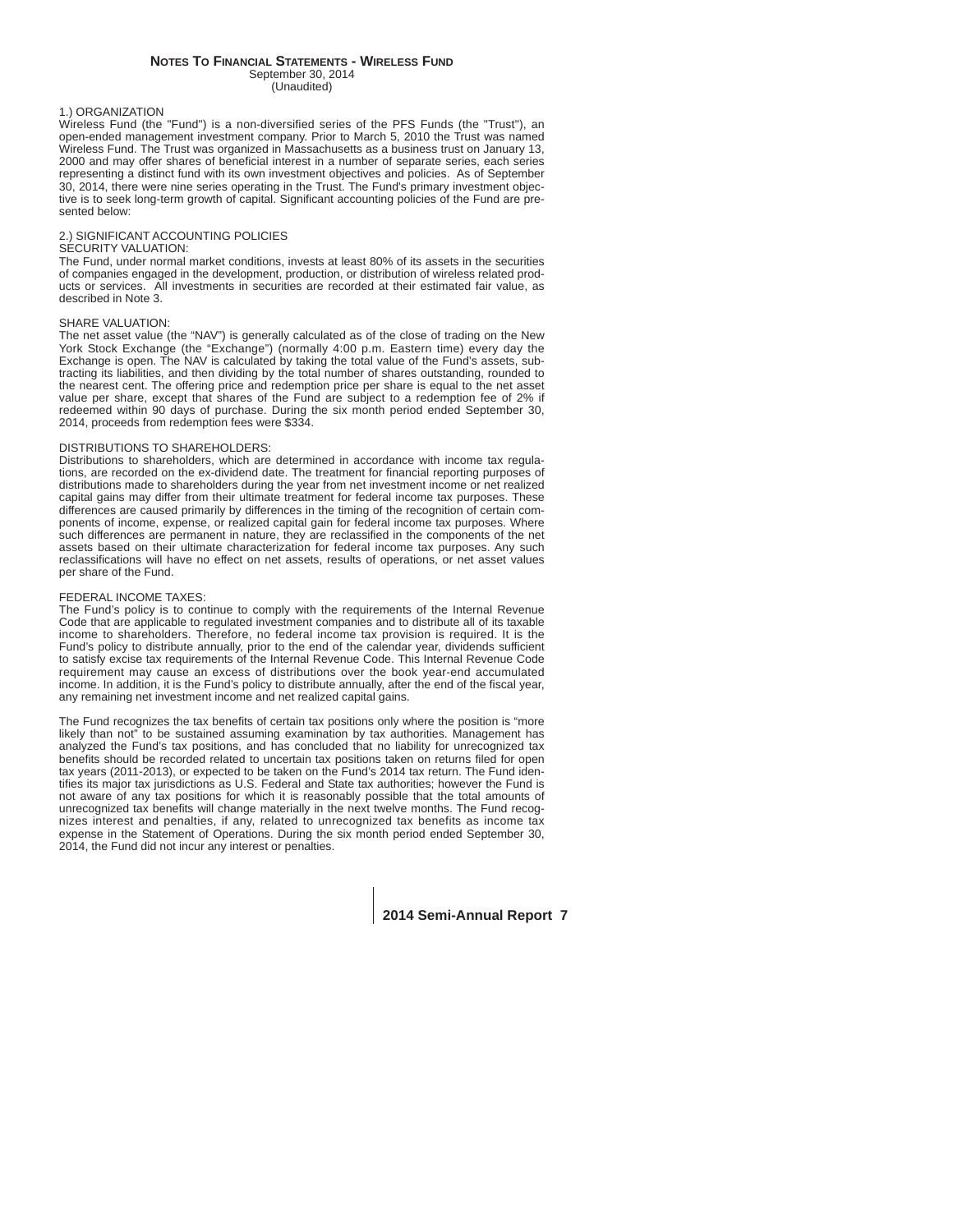# **Notes to Financial Statements (Unaudited) - continued**

# USE OF ESTIMATES:

The preparation of financial statements in conformity with accounting principles generally accepted in the United States of America ("GAAP") requires management to make estimates and assumptions that affect the reported amounts of assets and liabilities and disclosure of contingent assets and liabilities at the date of the financial statements and the reported amounts of increases and decreases in net assets from operations during the reporting period. Actual results could differ from those estimates.

# OTHER:

The Fund records security transactions based on a trade date. Dividend income is recognized on the ex-dividend date, and interest income is recognized on an accrual basis. Discounts and premiums on securities purchased are amortized, over the lives of the respective securities. Withholding taxes on foreign dividends have been provided for in accordance with the Fund's understanding of the applicable country's tax rules and rates.

### EXPENSES:

Expenses incurred by the Trust that do not relate to a specific fund of the Trust are allocated to the individual funds based on each fund's relative net assets or another appropriate basis.

# 3.) SECURITIES VALUATIONS

The Fund utilizes various methods to measure the fair value of most of its investments on a recurring basis. GAAP establishes a hierarchy that prioritizes inputs to valuation methods. The three levels of inputs are:

Level 1 - Unadjusted quoted prices in active markets for identical assets or liabilities that the Fund has the ability to access.

Level 2 - Observable inputs other than quoted prices in active markets included in level 1 that are observable for the asset or liability, either directly or indirectly. These inputs may include quoted prices for the identical instrument on an inactive market, prices for similar instruments, interest rates, prepayment speeds, credit risk, yield curves, default rates and similar data.

Level 3 - Unobservable inputs for the asset or liability, to the extent relevant observable inputs are not available, representing the Fund's own assumptions about the assumptions a market participant would use in valuing the asset or liability, and would be based on the best information available.

The availability of observable inputs can vary from security to security and is affected by a wide variety of factors, including, for example, the type of security, whether the security is new and not vet established in the marketplace, the liquidity of markets, and other characteristics particular to the security. To the extent that valuation is based on models or inputs that are less observable or unobservable in the market, the determination of fair value requires more judgment. Accordingly, the degree of judgment exercised in determining fair value is greatest for instruments categorized in level 3.

The inputs used to measure fair value may fall into different levels of the fair value hierarchy. In such cases, for disclosure purposes, the level in the fair value hierarchy within which the fair value measurement falls in its entirety, is determined based on the lowest level input that is significant to the fair value measurement in its entirety.

### *FAIR VALUE MEASUREMENTS*

A description of the valuation techniques applied to the Fund's major categories of assets and liabilities measured at fair value on a recurring basis follows.

*Equity securities (common stocks, including ADRs)*. Equity securities are generally valued by using market quotations. The market quotation used for common stocks, including those listed on the NASDAQ National Market System, is the last sale price on the date on which the valuation is made or, in the absence of sales, at the closing bid price. Over-the-counter securities will be valued on the basis of the bid price at the close of each business day. Generally, if the security is traded in an active market and is valued at the last sale price, the security is categorized as a level 1 security. When the security position is not considered to be part of an active market or when the security is valued at the bid price, the position is generally categorized as a level 2 security. When market quotations are not readily available, when the Adviser determines the last bid price does not accurately reflect the current value or when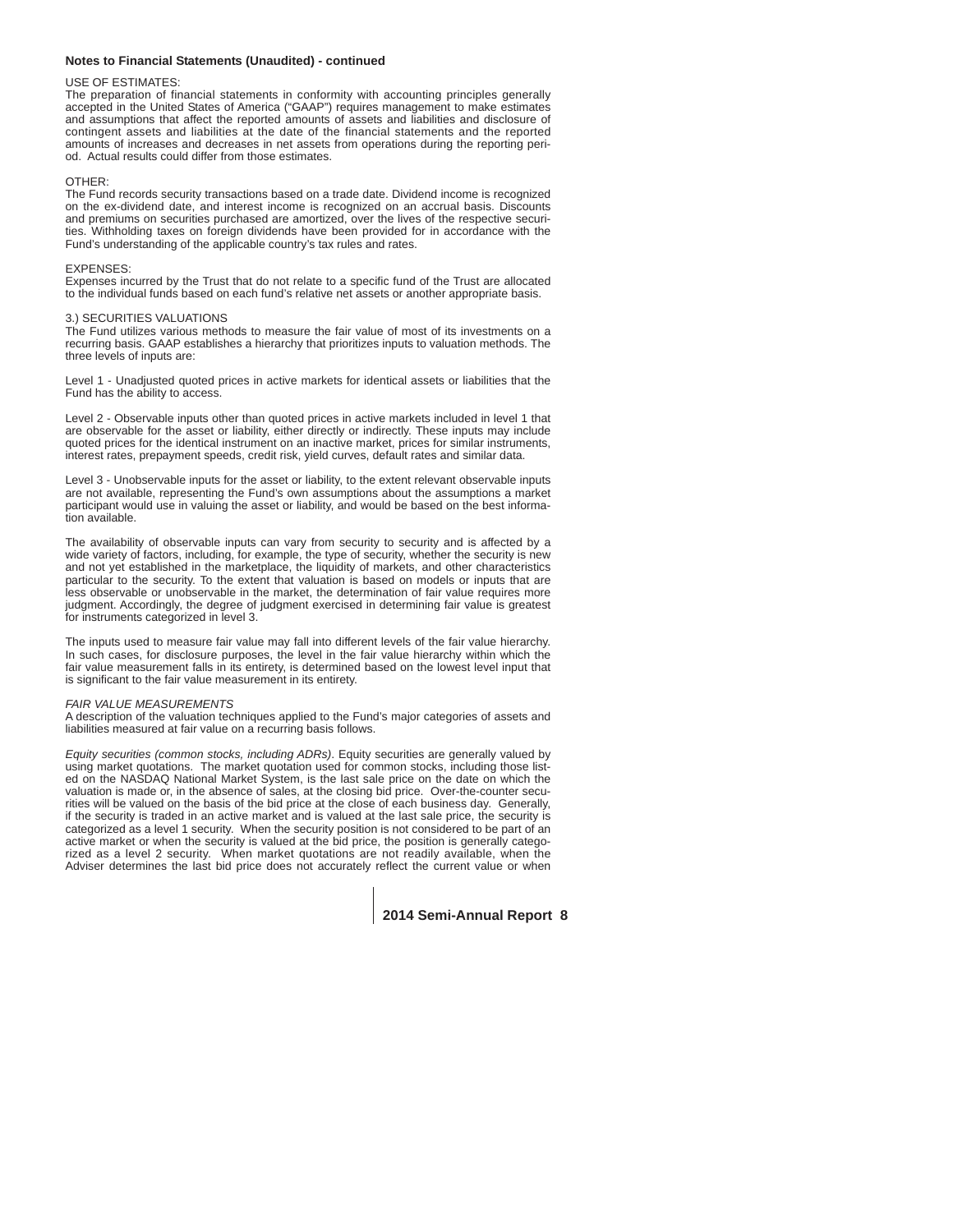# **Notes to Financial Statements (Unaudited) - continued**

restricted securities are being valued, such securities are valued as determined in good faith by the Adviser, in conformity with guidelines adopted by and subject to review of the Board of Trustees (the "Trustees") and are categorized as level 2 or level 3 securities, when appropriate.

*Money market funds.* Shares of money market funds are valued at a net asset value of \$1.00 and are classified in level 1 of the fair value hierarchy.

*Fixed income securities.* Fixed income securities generally are valued by using market quotations, but may be valued on the basis of prices furnished by a pricing service when the Adviser believes such prices accurately reflect the fair market value of such securities. A pricing service utilizes electronic data processing techniques based on yield spreads relating to securities with similar characteristics to determine prices for normal institutional-size trading units of debt securities without regard to sale or bid prices. When prices are not readily available from a pricing service, or when restricted or illiquid securities are being valued, securities are valued at fair value as determined in good faith by the Adviser, subject to review of the Trustees. Short-term investments in fixed income securities with maturities of less than 60 days when acquired, or which subsequently are within 60 days of maturity, are valued by using the amortized cost method of valuation. Generally, fixed income securities are categorized as level 2.

In accordance with the Trust's good faith pricing guidelines, the Adviser is required to consider all appropriate factors relevant to the value of securities for which it has determined other pricing sources are not available or reliable as described above. There is no standard procedure for determining fair value, since fair value depends upon the circumstances of each individual case. As a general principle, the current fair value of an issue of securities being valued by the Adviser would appear to be the amount which the owner might reasonably expect to receive for them upon their current sale. Methods which are in accordance with this principle may, for example, be based on (i) a multiple of earnings; (ii) a discount from market of a similar freely traded security (including a derivative security or a basket of securities traded on other markets, exchanges or among dealers); or (iii) yield to maturity with respect to debt issues, or a combination of these and other methods.

The following table summarizes the inputs used to value the Fund's assets measured at fair value as of September 30, 2014:

| Valuation Inputs of Assets    | Level 1     | Level 2   | Level 3 | Total       |
|-------------------------------|-------------|-----------|---------|-------------|
| Common Stocks, including ADRs | \$3,606,283 | \$0       | \$0     | \$3.606.283 |
| Money Market Funds            | 762.533     | <u>_0</u> |         | 762.533     |
| Total                         | \$4,368,816 | \$0       | \$0     | \$4,368,816 |

Refer to the Fund's Schedule of Investments for a listing of securities by industry. The Fund did not hold any Level 3 assets during the six month period ended September 30, 2014. There were no transfers into or out of the levels during the six month period ended September 30, 2014. It is the Fund's policy to consider transfers into or out of the levels as of the end of the reporting period.

The Fund did not invest in any derivative instruments during the six month period ended September 30, 2014.

### 4.) INVESTMENT ADVISORY AGREEMENT

Value Trend Capital Management, LP (the "Adviser"), manages the investment portfolio of the Fund, subject to policies adopted by the Trust's Trustees. Under the Investment Advisory Agreement, the Adviser, at its own expense and without reimbursement from the Trust, furnishes office space and all necessary office facilities, equipment and executive personnel necessary for managing the Fund. The Adviser also pays the salaries and fees of all officers and trustees of the Trust who are also officers, partners, or employees of the Adviser. The Adviser pays all operating expenses of the Fund, with the exception of taxes, borrowing expenses (such as (a) interest and (b) dividend expenses on securities sold short), brokerage commissions and extraordinary expenses and any indirect expenses, such as expenses incurred by other investment companies in which the Fund invests. For its services, the Adviser receives a fee of 1.95% per year of the average daily net assets of the Fund. As a result of the above calculation, for the six month period ended September 30, 2014, the Adviser received management fees totaling \$31,621. At September 30, 2014, the Fund owed \$6,356 to the Adviser.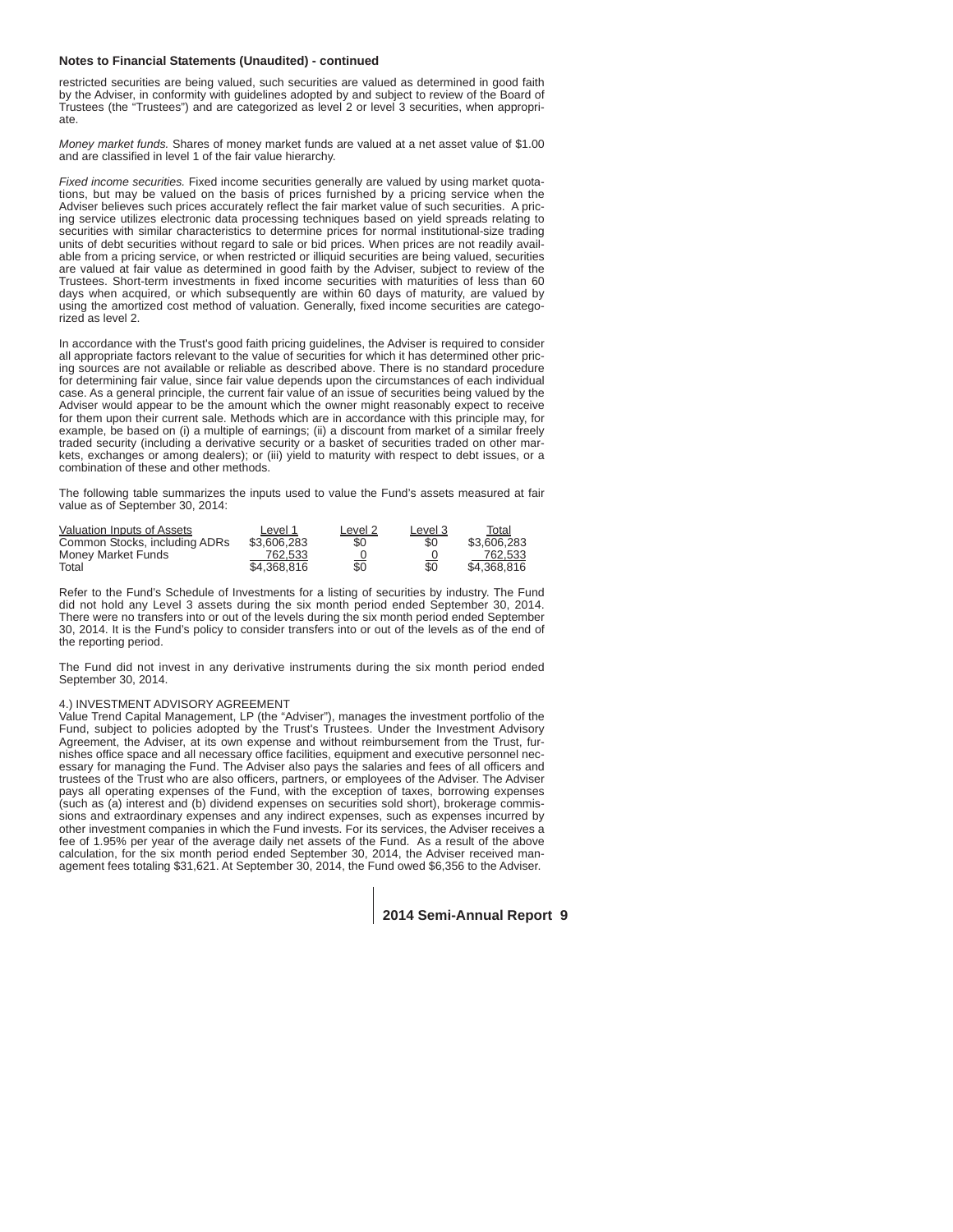# **Notes to Financial Statements (Unaudited) - continued**

# 5.) RELATED PARTY TRANSACTIONS

Jeffrey R. Provence, of Premier Fund Solutions, Inc. (the "Administrator") also serves as trustee/officer of the Fund. Also, control persons of Value Trend Capital Management, LP serve as trustees/officers of the Fund. These individuals receive benefits from the Adviser resulting from management fees paid to the Adviser of the Fund.

For the six month period ended September 30, 2014, the Trustees who are not interested persons of the Fund received Trustees' fees totaling \$500 each plus travel expenses from the Adviser of the Fund. Under the Management Agreement, the Adviser pays these fees.

#### 6.) CAPITAL STOCK

The Trust is authorized to issue an unlimited number of shares without par value. Paid in capital at September 30, 2014 was \$3,272,273 representing 518,560 shares outstanding.

### 7.) INVESTMENT TRANSACTIONS

For the six month period ended September 30, 2014, purchases and sales of investment securities other than U.S. Government obligations and short-term investments aggregated \$356,515 and \$94,563, respectively. Purchases and sales of U.S. Government obligations aggregated \$0 and \$0, respectively.

For federal income tax purposes, the cost of investments owned at September 30, 2014 was \$2,859,589. At September 30, 2014, the composition of unrealized appreciation (the excess of value over tax cost) and depreciation (the excess of tax cost over value) on a tax basis was as follows:

| Appreciation | (Depreciation) | Net Appreciation (Depreciation) |
|--------------|----------------|---------------------------------|
| \$1,572,416  | (\$63,189)     | \$1,509,227                     |

As of September 30, 2014, there were no differences between book basis and tax basis.

8.) DISTRIBUTIONS TO SHAREHOLDERS The tax character of distributions was as follows:

Distributions paid from:

|                          | Six Months ended   | Year ended |  |                |
|--------------------------|--------------------|------------|--|----------------|
|                          | September 30, 2014 |            |  | March 31, 2014 |
| Ordinary Income:         |                    |            |  | 4.985          |
| Short-term Capital Gain: |                    |            |  |                |
| Long-term Capital Gain:  |                    |            |  |                |
|                          |                    |            |  | 985            |

### 9.) CONTROL OWNERSHIP

The beneficial ownership, either directly or indirectly, of more than 25% of the voting securities of a fund creates a presumption of control of the Fund, under Section  $2(a)(9)$  of the Investment Company Act of 1940. As of September 30, 2014, National Financial Services located at 200 Liberty Street, New York, New York, held for the benefit of its customers, in the aggregate, 35.29% of Fund shares. The Trust does not know whether the foregoing entity or any of the underlying beneficial holders owned or controlled 25% or more of the voting securities of the Fund. Accordingly, it is not known whether National Financial Services or any of the underlying accounts could be deemed to control the Fund.